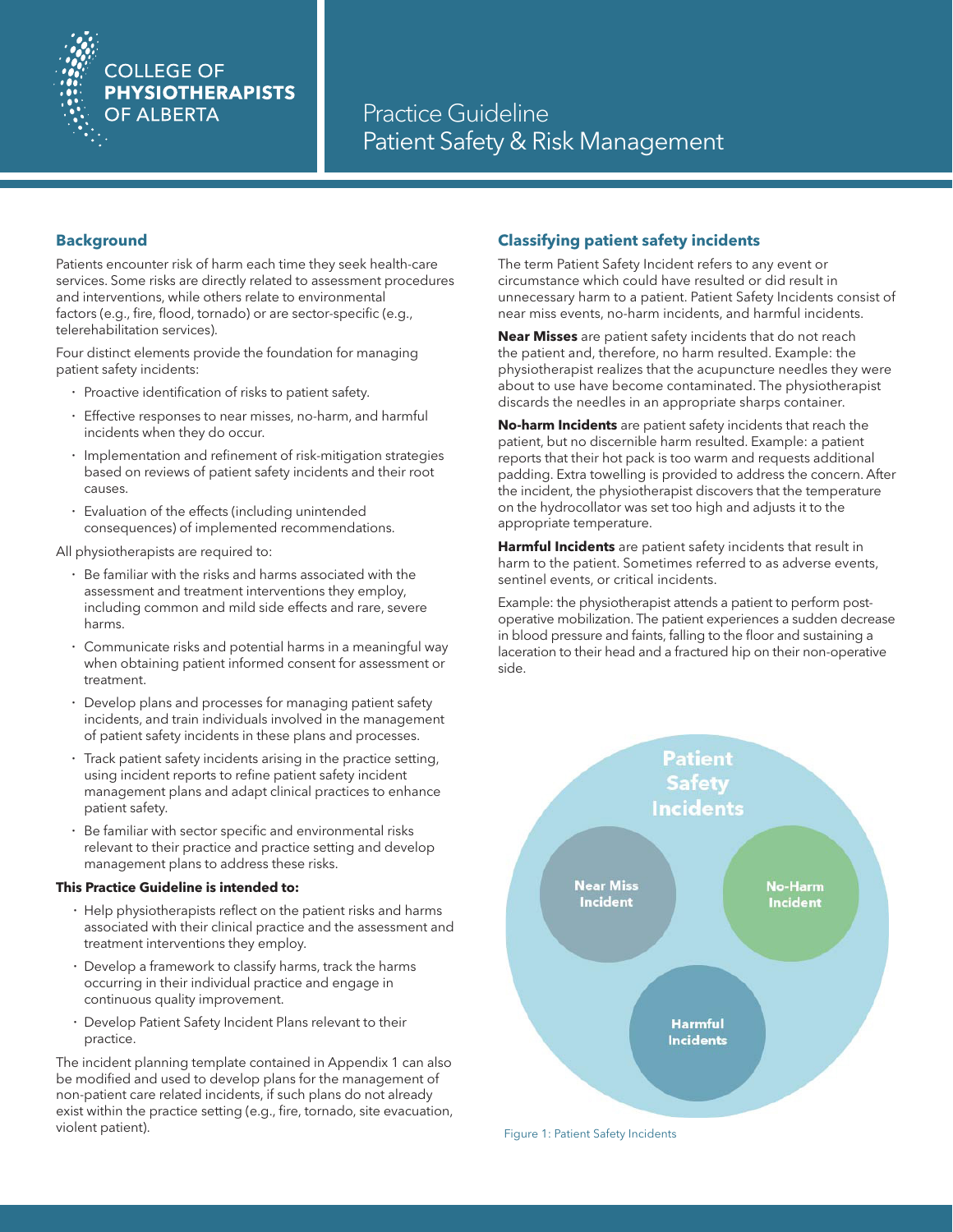### **Harm classification system**

| <b>Mild</b>                                                                                         | <b>Moderate</b>                                                                                                        | <b>Severe</b>                                                                                                                                                            | <b>Serious</b>                                                                                                                                                                                           |
|-----------------------------------------------------------------------------------------------------|------------------------------------------------------------------------------------------------------------------------|--------------------------------------------------------------------------------------------------------------------------------------------------------------------------|----------------------------------------------------------------------------------------------------------------------------------------------------------------------------------------------------------|
| Asymptomatic or mild<br>symptoms, self-care only (e.g.,<br>ice/heat, over-the-counter<br>analgesic) | Limiting age-appropriate<br>activities of daily living (e.g.,<br>work, school) OR sought care<br>from a medical doctor | Medically significant but not<br>immediately life-threatening;<br>temporarily limits self-care (e.g.,<br>bathing, dressing, eating) OR<br>urgent or ER assessment sought | Results in death OR a life-threatening<br>harm OR a harm resulting in inpatient<br>hospitalization or prolongation of<br>existing hospitalization for more than<br>24 hours; a persistent or significant |
|                                                                                                     |                                                                                                                        |                                                                                                                                                                          | incapacity or substantial disruption<br>of the ability to conduct normal life<br>functions; a congenital anomaly/birth<br>defect                                                                         |

*Adapted from Pohlman, et al. Development and Validation of Providers' and Patients' Measurement Instruments to Evaluate Adverse Events After Spinal Manipulation Therapy. European Journal of Integrative Medicine 2014; 6: 451-466.*

Harmful incidents may include adverse reactions (unexpected harms arising from a justified treatment applied correctly and appropriately) and side effects (known effects other than the primary, intended effect, which may be negative in nature).

#### **Understanding the severity of harmful incidents**

In addition to considering near misses, no-harm and harmful incidents within physiotherapy practice, it is also necessary to consider the severity of harm experienced by the patient.

Importantly, when assessing the severity of harm, it is essential that the patient's perspective and their values are the primary considerations, not those of the physiotherapist. For example, use of needles may commonly result in bruising. The physiotherapist may consider this an expected side effect of the intervention. In many cases bruising may be asymptomatic and mild in nature. However, a bride who experiences needling-related bruising on their wedding day, to an area of skin visible when wearing their wedding dress may view this harm differently. Similarly, exercisebased physiotherapy interventions commonly result in muscle soreness and may require self-care such as ice or heat. However, for some patients, exercise interventions may result in significant impairment in the ability to perform self-care activities, resulting in severe harm.

## **Tracking and categorizing patient safety incidents by nature and severity**

While large employers may have internal incident reporting systems, smaller physiotherapy organizations may lack a rigorous method to collect and track this information, impeding their ability to analyze contributing factors and apply measures to mitigate against future incidents.

The physiotherapy profession currently lacks a consistent and universally applied method of describing patient safety incidents and collecting data regarding the severity of incidents. To address this issue, the College of Physiotherapists of Alberta endorses the use of the terminology adopted by the World Health Organization and Healthcare Excellence Canada to increase the consistency of categorization and description of these incidents. We encourage physiotherapists to adopt the severity classification system developed by Pohlman et al. as part of the SafetyNet study to increase consistency in how harm severity is described and to ensure that impacts to the patient's function are considered when discussing the severity of patient safety incidents.

Employing consistent language to describe the nature and severity of patient safety incidents and tracking information regarding these incidents will facilitate quality improvement initiatives and research, enhancing efforts to increase patient safety and prevent incidents within the physiotherapy practice environment. Quality data regarding the common patient safety incidents encountered within a specific practice setting will also inform the development of plans and processes to address incidents when they occur.

## **A shared responsibility**

The Standards of Practice for Physiotherapists in Alberta include several expectations specific to the creation and maintenance of a safe practice environment including identification of risks, documentation of patient safety incidents, implementation of measures to mitigate against future patient safety incidents, and maintenance of competence in safety protocols. However, one of the key advances in patient safety over the past three decades is the recognition that patient safety efforts must employ a systems approach, and that clinicians and employers alike have important roles to play in developing a safety culture within organizations by preventing and responding to patient safety incidents.

Physiotherapy employers' actions to prevent and respond to patient safety incidents include:

- Developing and maintaining patient safety incident reporting systems appropriate for the practice setting, to collect site specific data related to risks and harms.
- · Monitoring emerging risks and patient safety incident reports.
- · Providing individuals working in the practice setting with plans for managing patient safety incidents (including near misses) and other emergencies when they occur.
- · Providing training and education to individuals working in the practice setting regarding patient safety, patient safety incident management plans and reporting expectations.
- · Developing and implementing a Just Culture approach to investigating patient safety incidents, identifying underlying contributing factors and implementing changes to reduce the risk of recurrence.
- · Engaging in other safety improvement processes to facilitate safe patient care and appropriate incident response, including: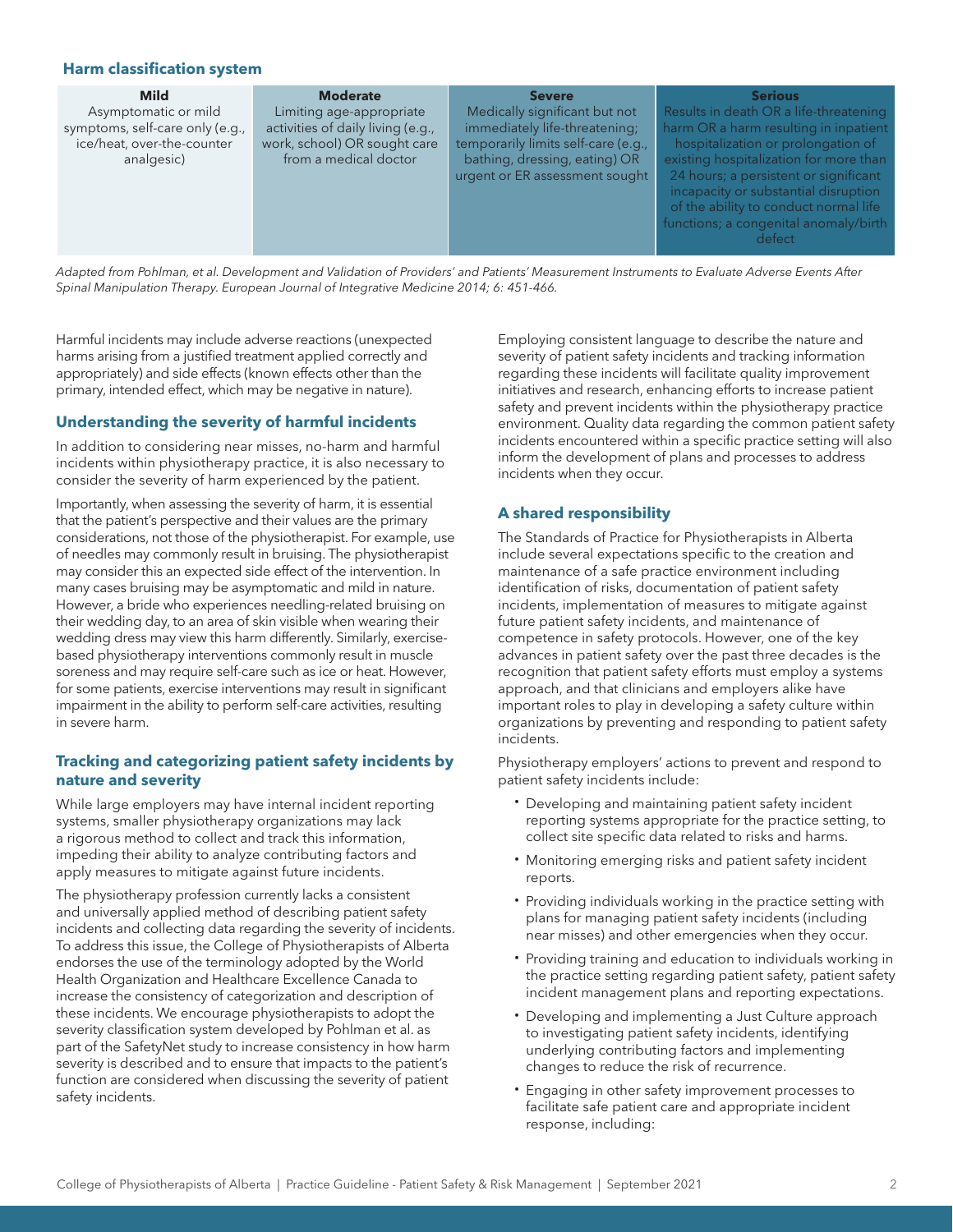- Developing methods to gather harms data directly from patients.
- Providing staff with training in communication skills related to incident response and providing an apology.
- Providing patients with clear processes for raising concerns and having them addressed by the organization.

### **Considerations when creating patient safety incident management plans**

Physiotherapists must consider the people, equipment, processes and data available regarding risks within their practice setting when designing patient safety incident management plans. Patient safety incident management plans should include:

- · Strategies for when the incident occurs while the patient is in the clinic, including whether it is safe for the patient to leave the setting unaccompanied and follow up after the patient has left the setting.
- · Strategies for when the patient safety incident becomes apparent after the patient has left the practice setting.
- · Procedures for timely communication between the treating therapist and the patient when the patient:
	- Reports a patient safety incident.
	- Requires guidance on how to manage harms identified after leaving the practice setting.
- · Regular review of incident management plans with all individuals working within the practice setting.